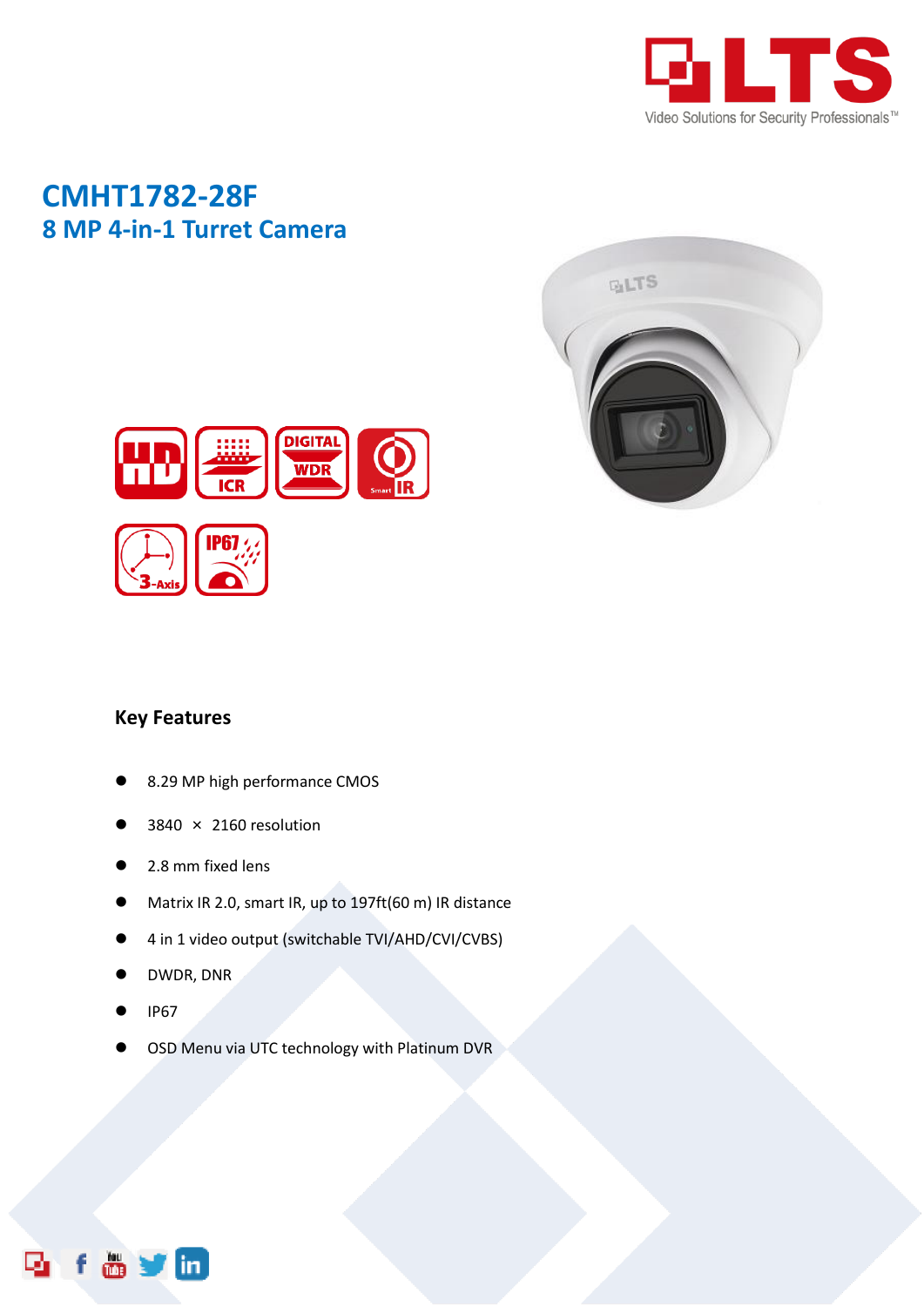

## **Specification**

| Camera                              |                                                                                                                                                                 |
|-------------------------------------|-----------------------------------------------------------------------------------------------------------------------------------------------------------------|
| Image Sensor                        | 8.29 megapixel progressive scan CMOS                                                                                                                            |
| Signal System                       | PAL/NTSC                                                                                                                                                        |
| Frame Rate                          | TVI: 8MP@12.5fps, 8MP@15fps, 5MP@20fps, 4MP@25fps, 4MP@30fps, 2MP@25fps,<br>2MP@30fps<br>CVI: 8MP@12.5fps, 8MP@15fps<br>AHD: 5MP@20fps<br><b>CVBS: 960H P/N</b> |
| Resolution                          | 3840 (H) × 2160 (V)                                                                                                                                             |
| Min. Illumination                   | Color: 0.01 Lux@(F1.2, AGC ON), 0 Lux with IR                                                                                                                   |
| <b>Shutter Time</b>                 | PAL: 1/12.5 s to 1/50,000 s<br>NTSC: 1/15 s to 1/50,000 s                                                                                                       |
| Lens                                | $2.8$ mm                                                                                                                                                        |
| Horizontal Field of View            | 102.2° (2.8 mm)                                                                                                                                                 |
| Lens Mount                          | M16                                                                                                                                                             |
| Day & Night                         | IR cut filter                                                                                                                                                   |
| Angle Adjustment (Bracket)          | Pan: 0° to 360°, Tilt:0° to 75°, Rotate: 0° to 360°                                                                                                             |
| Synchronization                     | Internal synchronization                                                                                                                                        |
| DWDR (Digital Wide Dynamic Range)   | 105 dB                                                                                                                                                          |
| <b>Menu</b>                         |                                                                                                                                                                 |
| AGC                                 | Yes                                                                                                                                                             |
| Day/Night Mode                      | Auto/Color/BW (Black and White)                                                                                                                                 |
| <b>White Balance</b>                | Auto/Manual                                                                                                                                                     |
| <b>BLC (Backlight Compensation)</b> | Yes                                                                                                                                                             |
| Language                            | English                                                                                                                                                         |
| <b>Functions</b>                    | Brightness, Sharpness, DNR, Mirror, Smart IR                                                                                                                    |
| <b>Interface</b>                    |                                                                                                                                                                 |
| Video Output                        | 1 HD analog output                                                                                                                                              |
| Switch Button                       | TVI/AHD/CVI/CVBS                                                                                                                                                |
| <b>General</b>                      |                                                                                                                                                                 |
| <b>Operating Conditions</b>         | -40 °C to 60 °C (-40 °F to 140 °F), humidity: 90% or less (non-condensation)                                                                                    |
| Power Supply                        | 12 VDC ±25%                                                                                                                                                     |
| Power Consumption                   | Max. 5.3 W                                                                                                                                                      |
| Protection Level                    | <b>IP67</b>                                                                                                                                                     |
| Material                            | Enclosure: Plastic<br>Main body: Metal                                                                                                                          |
| IR Range                            | Up to 197ft(60 m)                                                                                                                                               |
| Communication                       | Up the coax, TVI output                                                                                                                                         |
| <b>Dimensions</b>                   | $\varphi$ 109.82 mm × 91.03 mm ( $\varphi$ 4.32" × 3.6")                                                                                                        |
| Weight                              | Approx. 320 g (0.71 lb.)                                                                                                                                        |

f & y m